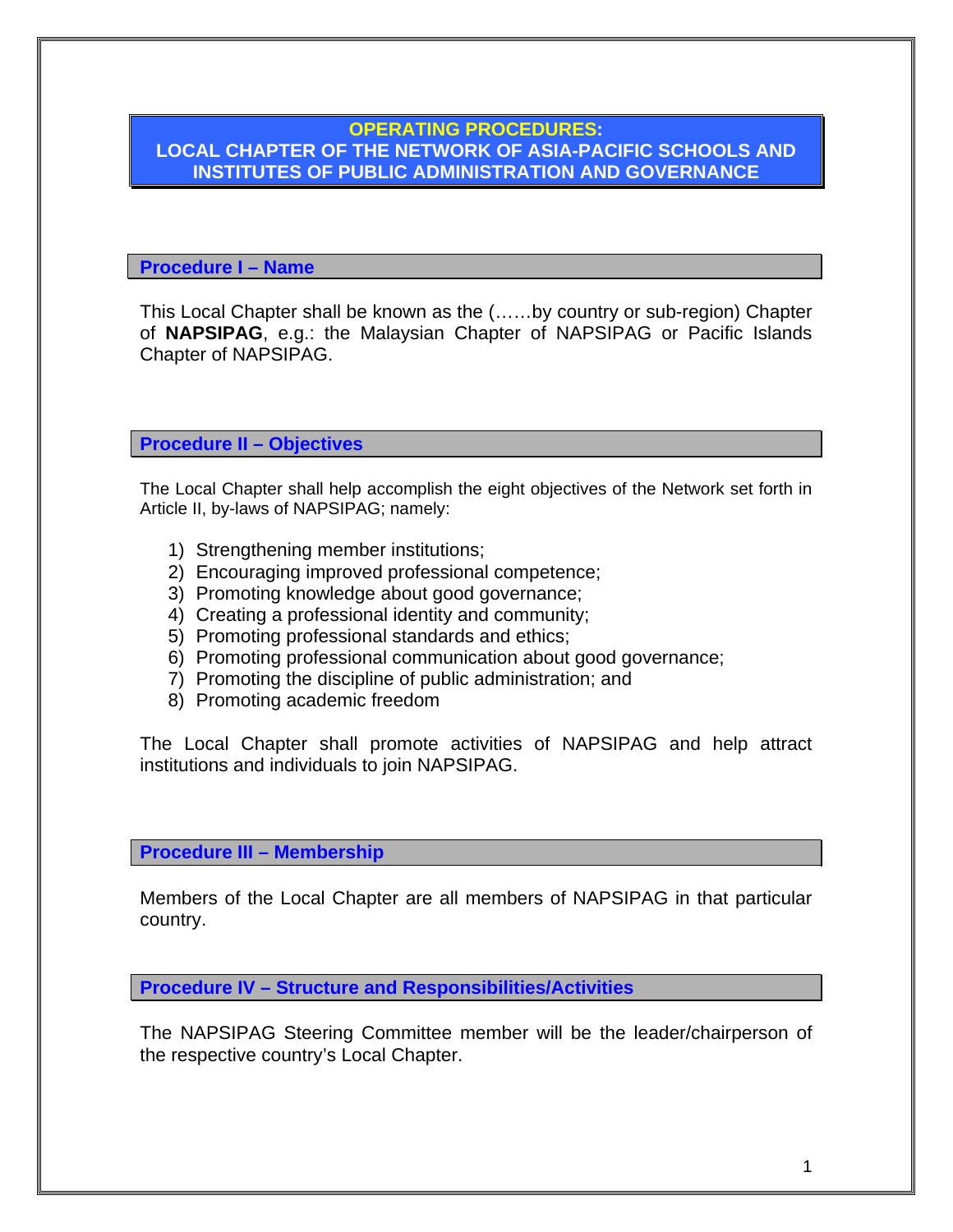For countries that do not have representative in the NAPSIPAG Steering Committee, the Secretariat shall appoint one of the members from that country to act as the leader/chairperson of that country's Local Chapter.

The leader/chairperson shall be invited to the meeting of the Steering Committee when necessary.

The leader/chairperson is responsible to form a Committee. The Committee members shall be from members of NAPSIPAG in that country. No limit to the number of members in the Committee.

The Committee shall perform the following responsibilities/activities:

- 1) To implement at the country level the decisions taken by the General Assembly;
- 2) To propose activities for implementation at country level;
- 3) To help the Secretariat in promoting and coordinate activities of NAPSIPAG at the country level;
- 4) To help create ad-hoc committee/s at the country level that will enable the Network to respond to emerging situations;
- 5) To help facilitate the exchange staff within the region;
- 6) To help attract new members;
- 7) To suggest and implement activities that can generate revenue to the Network; and
- 8) To perform other duties and functions that may be required by the Secretariat and/or Steering Committee.

All activities under the name of NAPSIPAG or Local Chapter of NAPSIPAG shall have endorsement from the Secretariat and/or the NAPSIPAG Steering Committee.

## **Procedure V – Financing of Activities**

The Committee for the Local Chapter shall find its own creative legal ways to finance the activities of the Local Chapter.

The account of the Institution where the Leader/Chairperson belongs to shall be used to temporarily park any proceeds.

It is the responsibility of the leader/chairperson to record and report to the Committee of the Local Chapter and to the NAPSIPAG Secretariat all proceeds and expenditure of the Local Chapter, no later than thirty days after the conclusion of any activities. The report has to be examined and endorsed by all members of the Committee.